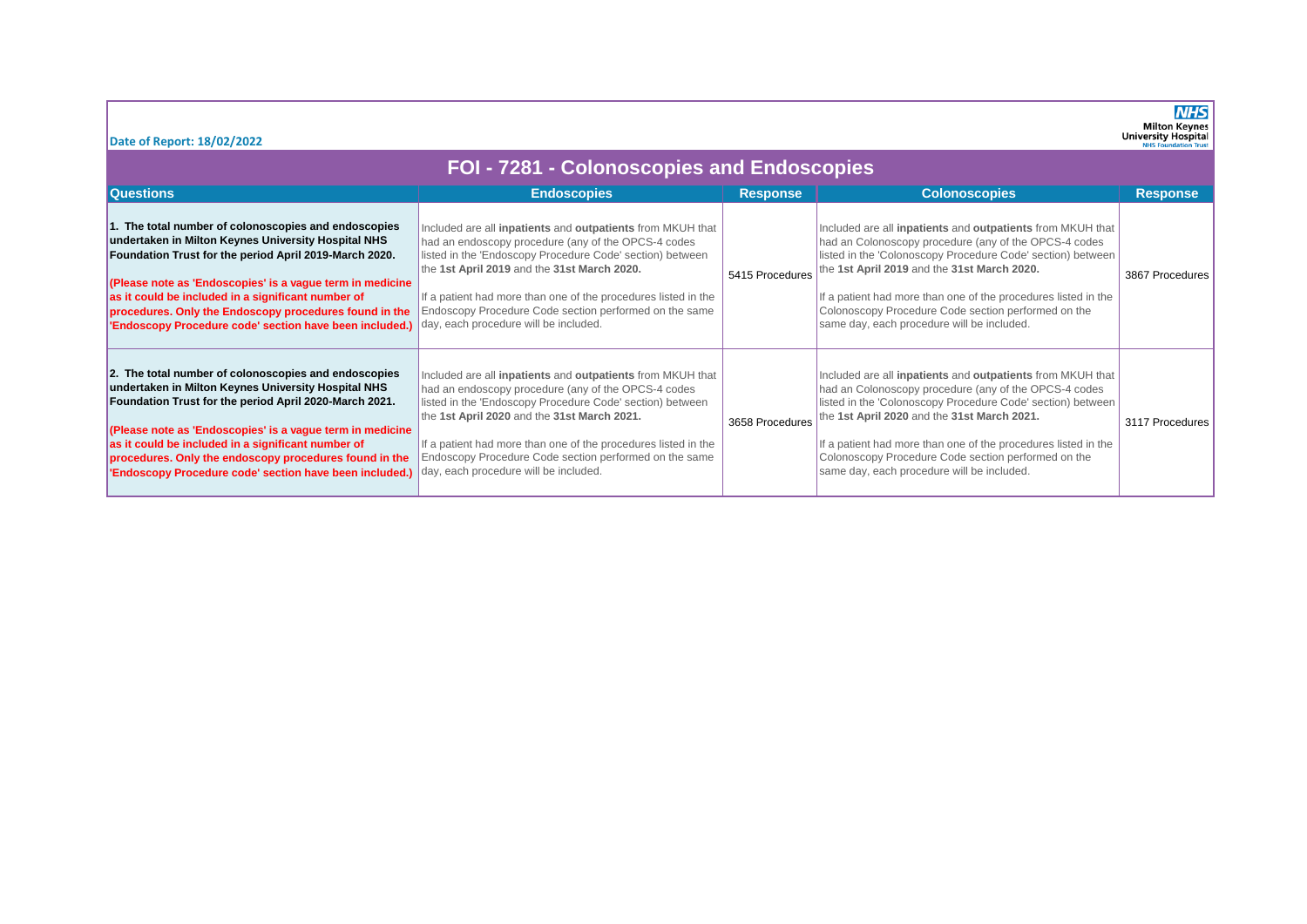| Endoscopy OPCS-4 Procedure Codes (Oesophagoscopy-ERCPs) |                                                                                                               |  |
|---------------------------------------------------------|---------------------------------------------------------------------------------------------------------------|--|
| Oesophagoscopy                                          |                                                                                                               |  |
| <b>Procedure Code</b>                                   | <b>Description</b>                                                                                            |  |
| G141                                                    | Fibreoptic endoscopic snare resection of lesion of oesophagus                                                 |  |
| G142                                                    | Fibreoptic endoscopic laser destruction of lesion of oesophagus                                               |  |
| G143                                                    | Fibreoptic endoscopic cauterisation of lesion of oesophagus                                                   |  |
| G144                                                    | Fibreoptic endoscopic injection sclerotherapy to varices of oesophagus                                        |  |
| G145                                                    | Fibreoptic endoscopic destruction of lesion of oesophagus NEC                                                 |  |
| G146                                                    | Fibreoptic endoscopic submucosal resection of lesion of oesophagus                                            |  |
| G147                                                    | Fibreoptic endoscopic photodynamic therapy of lesion of oesophagus                                            |  |
| G148                                                    | Other specified fibreoptic endoscopic extirpation of lesion of oesophagus                                     |  |
| G149                                                    | Unspecified fibreoptic endoscopic extirpation of lesion of oesophagus                                         |  |
| G151                                                    | Fibreoptic endoscopic removal of foreign body from oesophagus                                                 |  |
| G152                                                    | Fibreoptic endoscopic balloon dilation of oesophagus                                                          |  |
| G153                                                    | Fibreoptic endoscopic dilation of oesophagus NEC                                                              |  |
| G154                                                    | Fibreoptic endoscopic insertion of tubal prosthesis into oesophagus                                           |  |
| G155                                                    | Fibreoptic endoscopic dilation of web of oesophagus                                                           |  |
| G156                                                    | Fibreoptic endoscopic insertion of expanding metal stent into oesophagus NEC                                  |  |
| G157                                                    | Fibreoptic endoscopic insertion of expanding covered metal stent into oesophagus                              |  |
| G158                                                    | Other specified other therapeutic fibreoptic endoscopic operations on oesophagus                              |  |
| G159                                                    | Unspecified other therapeutic fibreoptic endoscopic operations on oesophagus                                  |  |
| G161                                                    | Diagnostic fibreoptic endoscopic examination of oesophagus and biopsy of lesion of oesophagus                 |  |
| G162                                                    | Diagnostic fibreoptic endoscopic ultrasound examination of oesophagus                                         |  |
| G163                                                    | Diagnostic fibreoptic insertion of Bravo pH capsule into oesophagus                                           |  |
| G168                                                    | Other specified diagnostic fibreoptic endoscopic examination of oesophagus                                    |  |
| G169                                                    | Unspecified diagnostic fibreoptic endoscopic examination of oesophagus                                        |  |
| G171                                                    | Endoscopic snare resection of lesion of oesophagus using rigid oesophagoscope                                 |  |
| G172                                                    | Endoscopic laser destruction of lesion of oesophagus using rigid oesophagoscope                               |  |
| G173                                                    | Endoscopic cauterisation of lesion of oesophagus using rigid oesophagoscope                                   |  |
| G174                                                    | Endoscopic injection sclerotherapy to varices of oesophagus using rigid oesophagoscope                        |  |
| G178                                                    | Other specified endoscopic extirpation of lesion of oesophagus using rigid oesophagoscope                     |  |
| G179                                                    | Unspecified endoscopic extirpation of lesion of oesophagus using rigid oesophagoscope                         |  |
| G181                                                    | Endoscopic removal of foreign body from oesophagus using rigid oesophagoscope                                 |  |
| G182                                                    | Endoscopic balloon dilation of oesophagus using rigid oesophagoscope                                          |  |
| G183                                                    | Endoscopic dilation of oesophagus using rigid oesophagoscope NEC                                              |  |
| G184                                                    | Endoscopic insertion of tubal prosthesis into oesophagus using rigid oesophagoscope                           |  |
| G185                                                    | Dilation of web of oesophagus using rigid oesophagoscope                                                      |  |
| G188                                                    | Other specified other therapeutic endoscopic operations on oesophagus using rigid oesophagoscope              |  |
| G189                                                    | Unspecified other therapeutic endoscopic operations on oesophagus using rigid oesophagoscope                  |  |
| G191                                                    | Diagnostic endoscopic examination of oesophagus and biopsy of lesion of oesophagus using rigid oesophagoscope |  |
| G192                                                    | Diagnostic endoscopic insertion of Bravo pH capsule using rigid oesophagoscope                                |  |
| G198                                                    | Other specified diagnostic endoscopic examination of oesophagus using rigid oesophagoscope                    |  |
| G199                                                    | Unspecified diagnostic endoscopic examination of oesophagus using rigid oesophagoscope                        |  |
| G201                                                    | Fibreoptic endoscopic coagulation of bleeding lesion of oesophagus                                            |  |
| G208                                                    | Other specified therapeutic fibreoptic endoscopic operations on oesophagus                                    |  |
| G209                                                    | Unspecified therapeutic fibreoptic endoscopic operations on oesophagus                                        |  |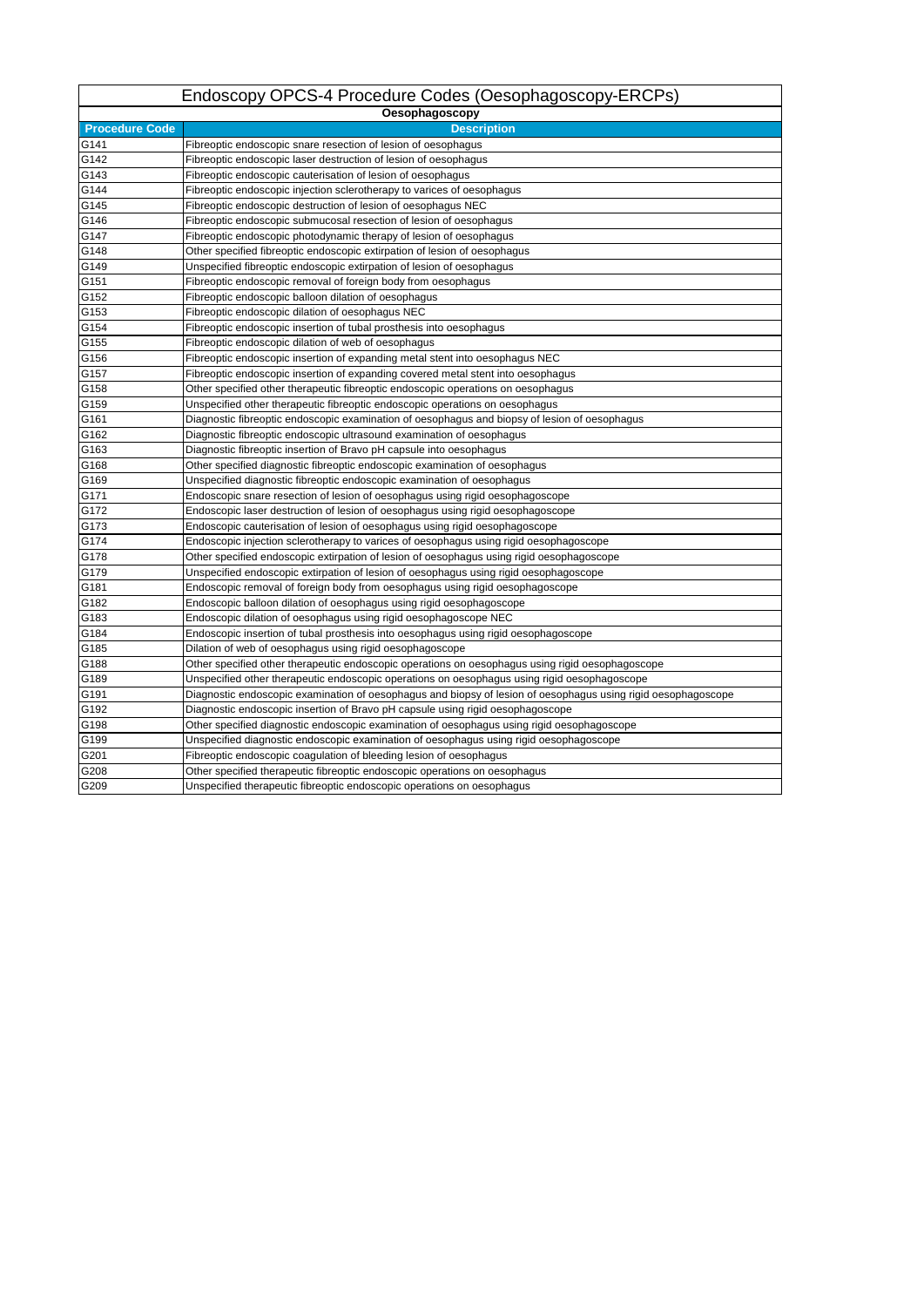| <b>OGDs</b>           |                                                                                                                        |  |
|-----------------------|------------------------------------------------------------------------------------------------------------------------|--|
| <b>Procedure Code</b> | <b>Description</b>                                                                                                     |  |
| G421                  | Fibreoptic endoscopic submucosal resection of lesion of upper gastrointestinal tract                                   |  |
| G422                  | Fibreoptic endoscopic photodynamic therapy of lesion of upper gastrointestinal tract                                   |  |
| G423                  | Fibreoptic endoscopic mucosal resection of lesion of upper gastrointestinal tract                                      |  |
| G428                  | Other specified other fibreoptic endoscopic extirpation of lesion of upper gastrointestinal tract                      |  |
| G429                  | Unspecified other fibreoptic endoscopic extirpation of lesion of upper gastrointestinal tract                          |  |
| G431                  | Fibreoptic endoscopic snare resection of lesion of upper gastrointestinal tract                                        |  |
| G432                  | Fibreoptic endoscopic laser destruction of lesion of upper gastrointestinal tract                                      |  |
| G433                  | Fibreoptic endoscopic cauterisation of lesion of upper gastrointestinal tract                                          |  |
| G434                  | Fibreoptic endoscopic sclerotherapy to lesion of upper gastrointestinal tract                                          |  |
| G435                  | Fibreoptic endoscopic destruction of lesion of upper gastrointestinal tract NEC                                        |  |
| G436                  | Fibreoptic endoscopic injection therapy to lesion of upper gastrointestinal tract NEC                                  |  |
| G437                  | Fibreoptic endoscopic rubber band ligation of upper gastrointestinal tract varices                                     |  |
| G438                  | Other specified fibreoptic endoscopic extirpation of lesion of upper gastrointestinal tract                            |  |
| G439                  | Unspecified fibreoptic endoscopic extirpation of lesion of upper gastrointestinal tract                                |  |
| G441                  | Fibreoptic endoscopic insertion of prosthesis into upper gastrointestinal tract                                        |  |
| G442                  | Fibreoptic endoscopic removal of foreign body from upper gastrointestinal tract                                        |  |
| G443                  | Fibreoptic endoscopic dilation of upper gastrointestinal tract NEC                                                     |  |
| G444                  | Fibreoptic endoscopic reduction of intussusception of gastroenterostomy                                                |  |
| G445                  | Fibreoptic endoscopic percutaneous insertion of gastrostomy                                                            |  |
| G446                  | Fibreoptic endoscopic pressure controlled balloon dilation of lower oesophageal sphincter                              |  |
| G447                  | Fibreoptic endoscopic removal of gastrostomy tube                                                                      |  |
| G448                  | Other specified other therapeutic fibreoptic endoscopic operations on upper gastrointestinal tract                     |  |
| G449                  | Unspecified other therapeutic fibreoptic endoscopic operations on upper gastrointestinal tract                         |  |
| G451                  | Fibreoptic endoscopic examination of upper gastrointestinal tract and biopsy of lesion of upper gastrointestinal tract |  |
| G452                  | Fibreoptic endoscopic ultrasound examination of upper gastrointestinal tract                                           |  |
| G453                  | Fibreoptic endoscopic insertion of Bravo pH capsule into upper gastrointestinal tract                                  |  |
| G454                  | Fibreoptic endoscopic examination of upper gastrointestinal tract and staining of gastric mucosa                       |  |
| G458                  | Other specified diagnostic fibreoptic endoscopic examination of upper gastrointestinal tract                           |  |
| G459                  | Unspecified diagnostic fibreoptic endoscopic examination of upper gastrointestinal tract                               |  |
| G461                  | Fibreoptic endoscopic endoluminal plication of gastro-oesophageal junction                                             |  |
| G462                  | Fibreoptic endoscopic coagulation of bleeding lesion of upper gastrointestinal tract                                   |  |
| G468                  | Other specified therapeutic fibreoptic endoscopic operations on upper gastrointestinal tract                           |  |
| G469                  | Unspecified therapeutic fibreoptic endoscopic operations on upper gastrointestinal tract                               |  |

| Duodenoscopy          |                                                                                |  |
|-----------------------|--------------------------------------------------------------------------------|--|
| <b>Procedure Code</b> | <b>Description</b>                                                             |  |
| G541                  | Endoscopic extirpation of lesion of duodenum                                   |  |
| G542                  | Endoscopic dilation of duodenum                                                |  |
| G543                  | Endoscopic insertion of tubal prosthesis into duodenum                         |  |
| G548                  | Other specified therapeutic endoscopic operations on duodenum                  |  |
| G549                  | Unspecified therapeutic endoscopic operations on duodenum                      |  |
| G551                  | Diagnostic endoscopic examination of duodenum and biopsy of lesion of duodenum |  |
| G558                  | Other specified diagnostic endoscopic examination of duodenum                  |  |
| G559                  | Unspecified diagnostic endoscopic examination of duodenum                      |  |

| Jejunoscopy           |                                                                              |  |
|-----------------------|------------------------------------------------------------------------------|--|
| <b>Procedure Code</b> | <b>Description</b>                                                           |  |
| G641                  | Endoscopic extirpation of lesion of jejunum                                  |  |
| G642                  | Endoscopic dilation of jejunum                                               |  |
| G643                  | Endoscopic insertion of tubal prosthesis into jejunum                        |  |
| G648                  | Other specified therapeutic endoscopic operations on jejunum                 |  |
| G649                  | Unspecified therapeutic endoscopic operations on jejunum                     |  |
| G651                  | Diagnostic endoscopic examination of jejunum and biopsy of lesion of jejunum |  |
| G658                  | Other specified diagnostic endoscopic examination of jejunum                 |  |
| G659                  | Unspecified diagnostic endoscopic examination of jejunum                     |  |

| lleoscopy             |                                                                          |  |
|-----------------------|--------------------------------------------------------------------------|--|
| <b>Procedure Code</b> | <b>Description</b>                                                       |  |
| G791                  | Endoscopic extirpation of lesion of ileum                                |  |
| G792                  | Endoscopic dilation of ileum                                             |  |
| G793                  | Endoscopic insertion of tubal prosthesis into ileum                      |  |
| G798                  | Other specified therapeutic endoscopic operations on ileum               |  |
| G799                  | Unspecified therapeutic endoscopic operations on ileum                   |  |
| G801                  | Diagnostic endoscopic examination of ileum and biopsy of lesion of ileum |  |
| G802                  | Wireless capsule endoscopy                                               |  |
| G803                  | Diagnostic endoscopic balloon examination of ileum                       |  |
| G808                  | Other specified diagnostic endoscopic examination of ileum               |  |
| G809                  | Unspecified diagnostic endoscopic examination of ileum                   |  |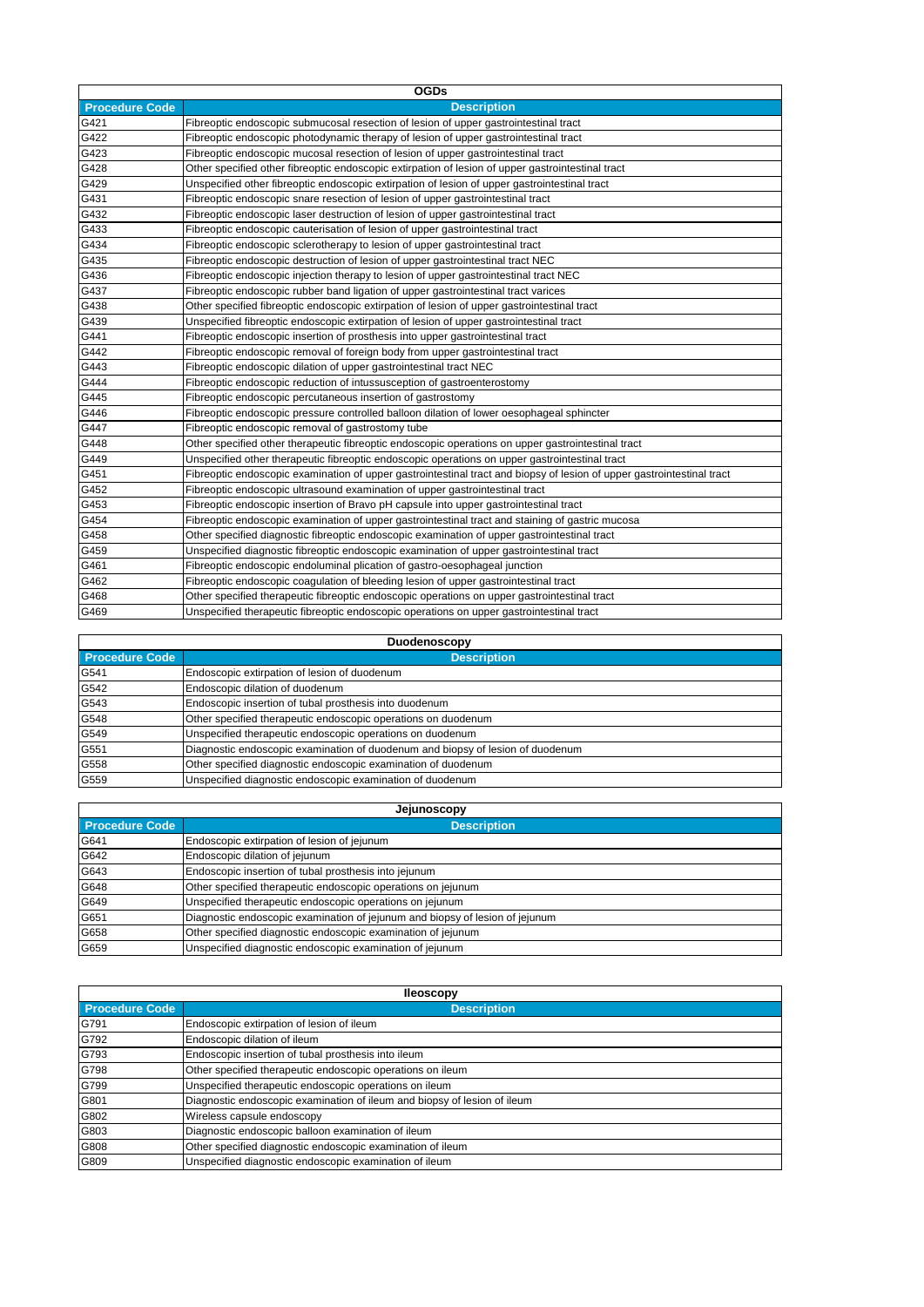| Sigmoidoscopy         |                                                                                                                       |  |
|-----------------------|-----------------------------------------------------------------------------------------------------------------------|--|
| <b>Procedure Code</b> | <b>Description</b>                                                                                                    |  |
| H <sub>231</sub>      | Endoscopic snare resection of lesion of lower bowel using fibreoptic sigmoidoscope                                    |  |
| H <sub>232</sub>      | Endoscopic cauterisation of lesion of lower bowel using fibreoptic sigmoidoscope                                      |  |
| H <sub>233</sub>      | Endoscopic laser destruction of lesion of lower bowel using fibreoptic sigmoidoscope                                  |  |
| H <sub>234</sub>      | Endoscopic destruction of lesion of lower bowel using fibreoptic sigmoidoscope NEC                                    |  |
| H <sub>235</sub>      | Endoscopic submucosal resection of lesion of lower bowel using fibreoptic sigmoidoscope                               |  |
| H236                  | Endoscopic resection of lesion of lower bowel using fibreoptic sigmoidoscope NEC                                      |  |
| H237                  | Endoscopic mucosal resection of lesion of lower bowel using fibreoptic sigmoidoscope                                  |  |
| H <sub>238</sub>      | Other specified endoscopic extirpation of lesion of lower bowel using fibreoptic sigmoidoscope                        |  |
| H <sub>239</sub>      | Unspecified endoscopic extirpation of lesion of lower bowel using fibreoptic sigmoidoscope                            |  |
| H241                  | Endoscopic dilation of lower bowel using fibreoptic sigmoidoscope                                                     |  |
| H242                  | Endoscopic coagulation of blood vessel of lower bowel using fibreoptic sigmoidoscope                                  |  |
| H <sub>243</sub>      | Endoscopic insertion of tubal prosthesis into lower bowel using fibreoptic sigmoidoscope                              |  |
| H244                  | Endoscopic insertion of expanding metal stent into lower bowel using fibreoptic sigmoidoscope                         |  |
| H <sub>245</sub>      | Endoscopic decompression of lower bowel using fibreoptic sigmoidoscope                                                |  |
| H <sub>248</sub>      | Other specified other therapeutic endoscopic operations on lower bowel using fibreoptic sigmoidoscope                 |  |
| H <sub>249</sub>      | Unspecified other therapeutic endoscopic operations on lower bowel using fibreoptic sigmoidoscope                     |  |
| H <sub>251</sub>      | Diagnostic endoscopic examination of lower bowel and biopsy of lesion of lower bowel using fibreoptic sigmoidoscope   |  |
| H252                  | Diagnostic endoscopic examination of lower bowel and sampling for bacterial overgrowth using fibreoptic sigmoidoscope |  |
| H <sub>258</sub>      | Other specified diagnostic endoscopic examination of lower bowel using fibreoptic sigmoidoscope                       |  |
| H259                  | Unspecified diagnostic endoscopic examination of lower bowel using fibreoptic sigmoidoscope                           |  |
| H261                  | Endoscopic snare resection of lesion of sigmoid colon using rigid sigmoidoscope                                       |  |
| H262                  | Endoscopic cauterisation of lesion of sigmoid colon using rigid sigmoidoscope                                         |  |
| H <sub>263</sub>      | Endoscopic laser destruction of lesion of sigmoid colon using rigid sigmoidoscope                                     |  |
| H264                  | Endoscopic cryotherapy to lesion of sigmoid colon using rigid sigmoidoscope                                           |  |
| H <sub>265</sub>      | Endoscopic destruction of lesion of sigmoid colon using rigid sigmoidoscope NEC                                       |  |
| H266                  | Endoscopic submucosal resection of lesion of sigmoid colon using rigid sigmoidoscope                                  |  |
| H267                  | Endoscopic resection of lesion of sigmoid colon using rigid sigmoidoscope NEC                                         |  |
| H268                  | Other specified endoscopic extirpation of lesion of sigmoid colon using rigid sigmoidoscope                           |  |
| H <sub>269</sub>      | Unspecified endoscopic extirpation of lesion of sigmoid colon using rigid sigmoidoscope                               |  |
| H <sub>271</sub>      | Endoscopic dilation of sigmoid colon using rigid sigmoidoscope                                                        |  |
| H272                  | Endoscopic removal of foreign body from sigmoid colon using rigid sigmoidoscope                                       |  |
| H <sub>2</sub> 73     | Endoscopic insertion of tubal prosthesis into sigmoid colon using rigid sigmoidoscope                                 |  |
| H <sub>274</sub>      | Endoscopic insertion of expanding metal stent into sigmoid colon using rigid sigmoidoscope                            |  |
| H <sub>275</sub>      | Endoscopic decompression of sigmoid colon using rigid sigmoidoscope                                                   |  |
| H278                  | Other specified other therapeutic endoscopic operations on sigmoid colon using rigid sigmoidoscope                    |  |
| H <sub>279</sub>      | Unspecified other therapeutic endoscopic operations on sigmoid colon using rigid sigmoidoscope                        |  |
| H <sub>2</sub> 81     | Diagnostic endoscopic examination of sigmoid colon and biopsy of lesion of sigmoid colon using rigid sigmoidoscope    |  |
| H288                  | Other specified diagnostic endoscopic examination of sigmoid colon using rigid sigmoidoscope                          |  |
| H <sub>289</sub>      | Unspecified diagnostic endoscopic examination of sigmoid colon using rigid sigmoidoscope                              |  |
| H371                  | Endoscopic mucosal resection of lesion of sigmoid colon using rigid sigmoidoscope                                     |  |
| H378                  | Other specified other endoscopic extirpation of lesion of sigmoid colon using rigid sigmoidoscope                     |  |
| H379                  | Unspecified other endoscopic extirpation of lesion of sigmoid colon using rigid sigmoidoscope                         |  |
| H691                  | Diagnostic endoscopic examination of colonic pouch and biopsy of colonic pouch using fibreoptic sigmoidoscope         |  |
| H692                  | Diagnostic endoscopic examination of colonic pouch using fibreoptic sigmoidoscope NEC                                 |  |
| H693                  | Diagnostic endoscopic examination of ileoanal pouch and biopsy of ileoanal pouch using fibreoptic sigmoidoscope       |  |
| H694                  | Diagnostic endoscopic examination of ileoanal pouch using fibreoptic sigmoidoscope NEC                                |  |
| H698                  | Other specified diagnostic endoscopic examination of enteric pouch using fibreoptic sigmoidoscope                     |  |
| H699                  | Unspecified diagnostic endoscopic examination of enteric pouch using fibreoptic sigmoidoscope                         |  |
| H701                  | Diagnostic endoscopic examination of colonic pouch and biopsy of colonic pouch using rigid sigmoidoscope              |  |
| H702                  | Diagnostic endoscopic examination of colonic pouch using rigid sigmoidoscope NEC                                      |  |
| H703                  | Diagnostic endoscopic examination of ileoanal pouch and biopsy of ileoanal pouch using rigid sigmoidoscope            |  |
| H704                  | Diagnostic endoscopic examination of ileoanal pouch using rigid sigmoidoscope NEC                                     |  |
| H708                  | Other specified diagnostic endoscopic examination of enteric pouch using rigid sigmoidoscope                          |  |
| H709                  | Unspecified diagnostic endoscopic examination of enteric pouch using rigid sigmoidoscope                              |  |
| H711                  | Fibreoptic endoscopic balloon dilation of colonic pouch NEC                                                           |  |
| H718                  | Other specified therapeutic endoscopic operations on enteric pouch                                                    |  |
| H719                  | Unspecified therapeutic endoscopic operations on enteric pouch                                                        |  |
|                       |                                                                                                                       |  |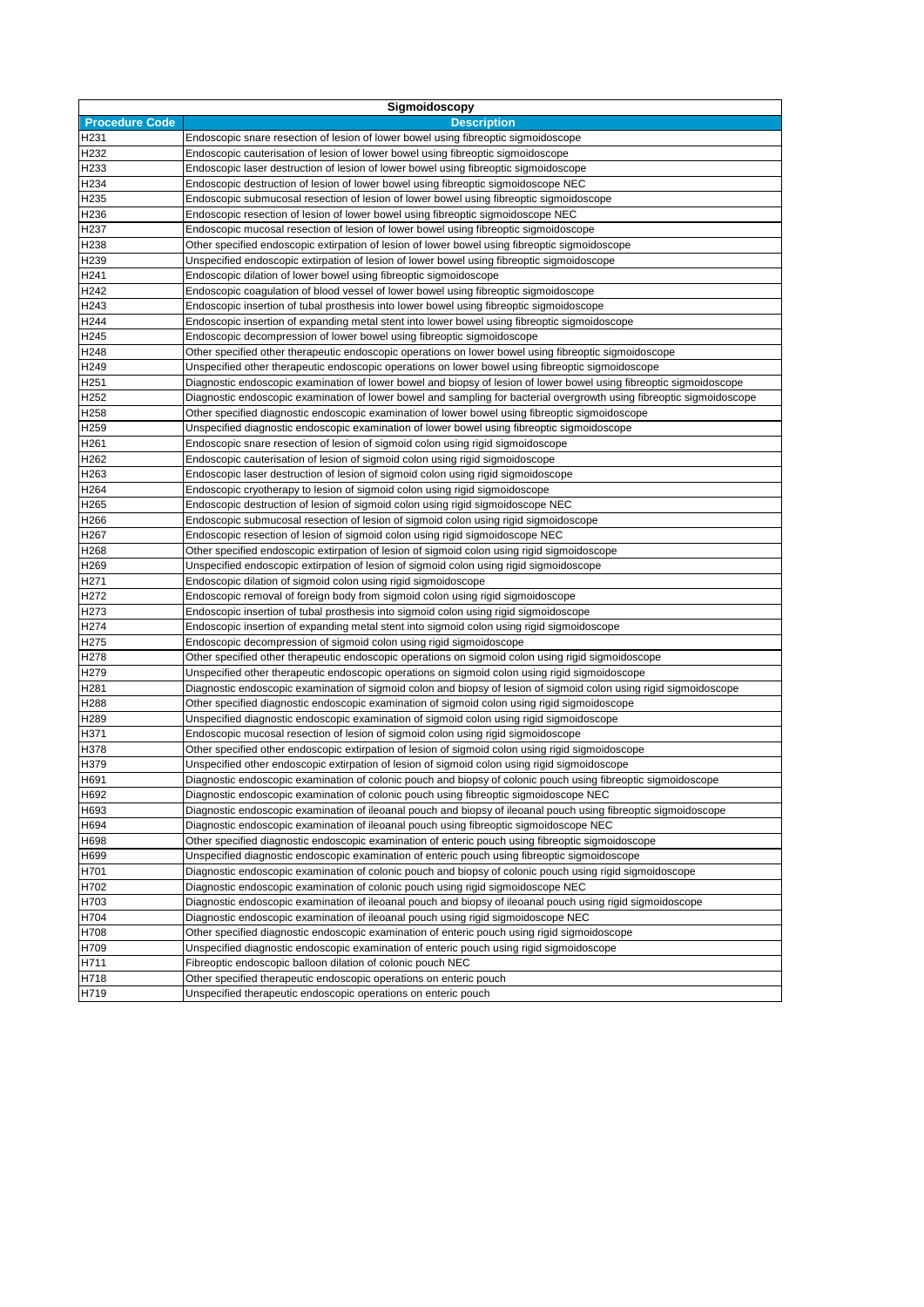| <b>ERCPs</b>          |                                                                                                         |  |
|-----------------------|---------------------------------------------------------------------------------------------------------|--|
| <b>Procedure Code</b> | <b>Description</b>                                                                                      |  |
| J381                  | Endoscopic sphincterotomy of sphincter of Oddi and removal of calculus HFQ                              |  |
| J382                  | Endoscopic sphincterotomy of sphincter of Oddi and insertion of tubal prosthesis into bile duct         |  |
| J388                  | Other specified endoscopic incision of sphincter of Oddi                                                |  |
| J389                  | Unspecified endoscopic incision of sphincter of Oddi                                                    |  |
| J391                  | Endoscopic sphincterotomy of accessory ampulla of Vater                                                 |  |
| J392                  | Endoscopic sphincteroplasty of ampulla of Vater NEC                                                     |  |
| J393                  | Endoscopic sphincteroplasty of ampulla of Vater and removal of calculus HFQ                             |  |
| J394                  | Endoscopic sphincteroplasty of ampulla of Vater and insertion of tubal prosthesis into bile duct        |  |
| J398                  | Other specified other therapeutic endoscopic operations on ampulla of Vater                             |  |
| J399                  | Unspecified other therapeutic endoscopic operations on ampulla of Vater                                 |  |
| J401                  | Endoscopic retrograde insertion of tubal prosthesis into both hepatic ducts                             |  |
| J402                  | Endoscopic retrograde insertion of tubal prosthesis into bile duct NEC                                  |  |
| J403                  | Endoscopic retrograde renewal of tubal prosthesis in bile duct NEC                                      |  |
| J404                  | Endoscopic retrograde removal of tubal prosthesis from bile duct                                        |  |
| J405                  | Endoscopic retrograde insertion of expanding covered metal stent into bile duct                         |  |
| J406                  | Endoscopic retrograde insertion of expanding metal stent into bile duct NEC                             |  |
| J407                  | Endoscopic retrograde renewal of expanding metal stent in bile duct                                     |  |
| J408                  | Other specified endoscopic retrograde placement of prosthesis in bile duct                              |  |
| J409                  | Unspecified endoscopic retrograde placement of prosthesis in bile duct                                  |  |
| J411                  | Endoscopic retrograde extraction of calculus from bile duct                                             |  |
| J412                  | Endoscopic dilation of bile duct NEC                                                                    |  |
| J413                  | Endoscopic retrograde lithotripsy of calculus of bile duct                                              |  |
| J414                  | Endoscopic retrograde photodynamic laser therapy of lesion of bile duct                                 |  |
| J418                  | Other specified other therapeutic endoscopic retrograde operations on bile duct                         |  |
| J419                  | Unspecified other therapeutic endoscopic retrograde operations on bile duct                             |  |
| J421                  | Endoscopic retrograde insertion of tubal prosthesis into pancreatic duct                                |  |
| J422                  | Endoscopic retrograde renewal of tubal prosthesis in pancreatic duct                                    |  |
| J423                  | Endoscopic retrograde removal of calculus from pancreatic duct                                          |  |
| J424                  | Endoscopic retrograde drainage of lesion of pancreas                                                    |  |
| J425                  | Endoscopic retrograde dilation of pancreatic duct                                                       |  |
| J428                  | Other specified therapeutic endoscopic retrograde operations on pancreatic duct                         |  |
| J429                  | Unspecified therapeutic endoscopic retrograde operations on pancreatic duct                             |  |
| J431                  | Endoscopic retrograde cholangiopancreatography and biopsy of lesion of ampulla of Vater                 |  |
| J432                  | Endoscopic retrograde cholangiopancreatography and biopsy of lesion of biliary or pancreatic system NEC |  |
| J433                  | Endoscopic retrograde cholangiopancreatography and collection of bile                                   |  |
| J438                  | Other specified diagnostic endoscopic retrograde examination of bile duct and pancreatic duct           |  |
| J439                  | Unspecified diagnostic endoscopic retrograde examination of bile duct and pancreatic duct               |  |
| J441                  | Endoscopic retrograde cholangiography and biopsy of lesion of bile duct                                 |  |
| J448                  | Other specified diagnostic endoscopic retrograde examination of bile duct                               |  |
| J449                  | Unspecified diagnostic endoscopic retrograde examination of bile duct                                   |  |
| J451                  | Endoscopic retrograde pancreatography and biopsy of lesion of pancreas                                  |  |
| J452                  | Endoscopic retrograde pancreatography and collection of pancreatic juice                                |  |
| J453                  | Endoscopic retrograde pancreatography through accessory ampulla of Vater                                |  |
| J458                  | Other specified diagnostic endoscopic retrograde examination of pancreatic duct                         |  |
| J459                  | Unspecified diagnostic endoscopic retrograde examination of pancreatic duct                             |  |